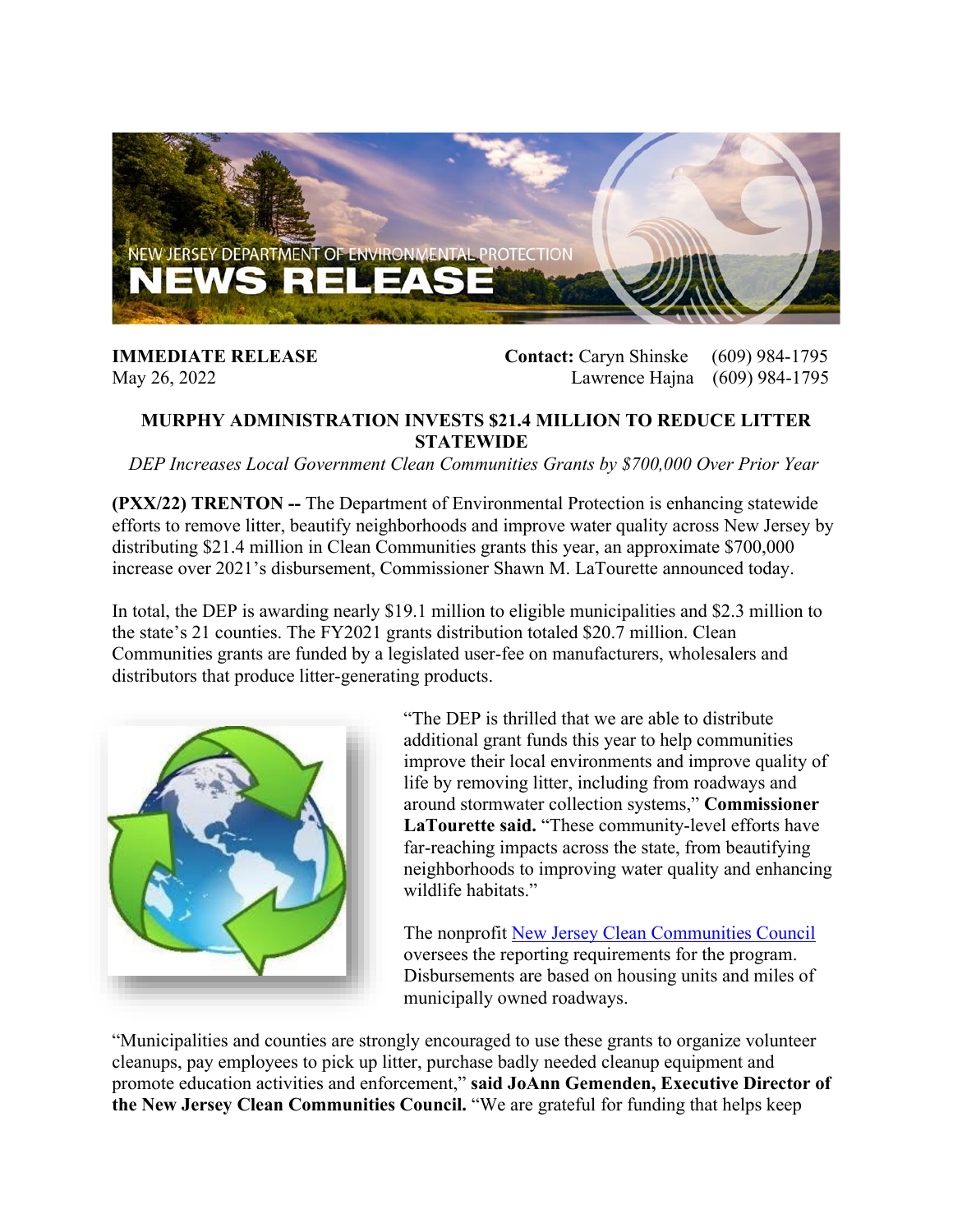New Jersey litter-free. We are proud to serve as an educational resource for communities, as we drive many of our campaigns to engage the younger generations to help mold positive, long-term anti-litter behaviors."

Municipalities receiving the largest grants this year are:

- Jersey City, Hudson County, \$462,879;
- Newark, Essex County, \$453,723;
- Toms River, Ocean County, \$227,480;
- Paterson, Passaic County, \$206,579;
- Hamilton, Mercer County, \$194,686;
- Edison, Middlesex County, \$184,810;
- Elizabeth, Union County, \$184,727;
- Woodbridge, Middlesex County, \$181,095;
- Brick, Ocean County, \$170,308;
- Middletown, Monmouth County, \$157,330;
- Cherry Hill, Camden County, \$155,560;
- Lakewood, Ocean County, \$145,844;
- Trenton, Mercer County, \$145,143;
- Clifton, Passaic County, \$141,522;
- Franklin, Somerset County, \$141,492;
- Vineland, Cumberland County, \$136,630;
- Berkeley, Ocean County, \$133,439;
- Gloucester Township, Camden County, \$129,188;
- Old Bridge, Middlesex County, \$124,018;
- Howell, Monmouth County, \$123,522;
- Camden, Camden County, \$123,484;
- Jackson, Ocean County, \$119,285;
- East Orange, Essex County, \$113,991;
- Parsippany-Troy Hills, Morris County, \$113,932;
- Manchester, Ocean County, \$112,263;
- Bayonne, Hudson County, \$111,904;
- Egg Harbor Township, Atlantic County, \$110,690
- Wayne, Passaic County, \$107,760;
- Monroe Township, Middlesex County, \$105,240;
- Piscataway, Middlesex County, \$103,344
- Evesham Township, Burlington County, \$101,924;
- Hoboken, Hudson County, \$101,590;
- East Brunswick, Middlesex County, \$100,703;
- Bridgewater, Somerset County, \$100,439.

Counties receiving grants of at least \$100,000 are:

- Ocean, \$216,879;
- Cumberland, \$190,042;
- Burlington, \$177,988;
- Bergen, \$155,656;
- Gloucester, \$145,797;